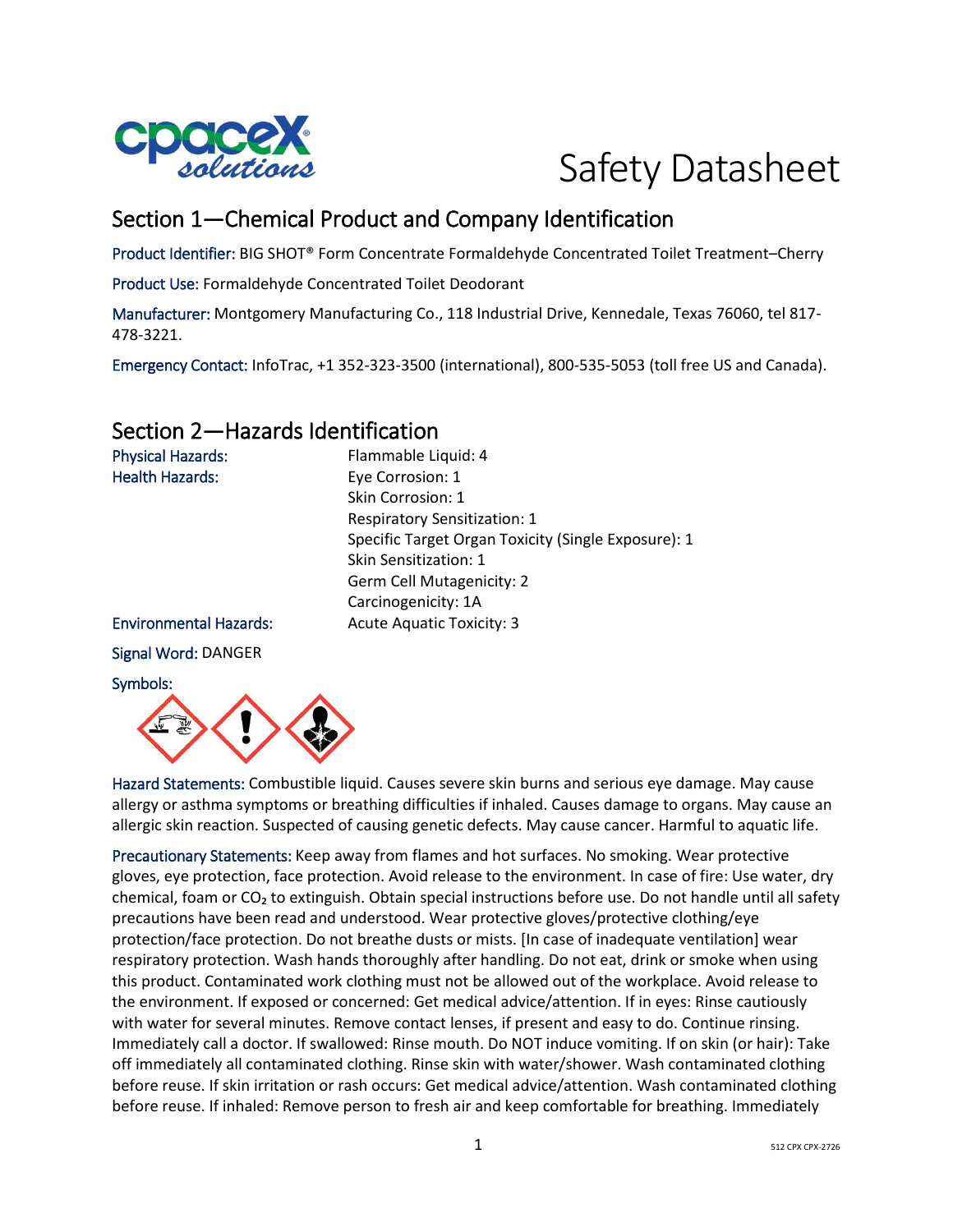call a doctor. If experiencing respiratory symptoms: Call a poison center/doctor. Store locked up. Store in a well-ventilated place. Keep cool. Dispose of contents and container in accordance with local, regional, national, international regulations.

Other Hazards: None found.

Unknown Ingredients: N/D

### Section 3—Information on Ingredients

| Ingredient Name                                              | Ingredient<br>Percentage | Ingredient CAS<br>No |
|--------------------------------------------------------------|--------------------------|----------------------|
| The exact chemical identities and percentages of composition |                          |                      |
| have been withheld as a trade secret.                        |                          |                      |

### Section 4—First Aid Measures

Skin contact: If on skin or hair: Take off immediately all contaminated clothing. Rinse skin with water or shower. Wash contaminated clothing before reuse. Immediately call a doctor.

Eye contact: If in eyes: Rinse cautiously with water for several minutes. Remove contact lenses, if present and easy to do. Continue rinsing. Immediately call a doctor.

Ingestion: If swallowed: Rinse mouth. DO NOT induce vomiting. Immediately call a doctor.

Inhalation: If inhaled: Remove person to fresh air and keep comfortable for breathing. Immediately call a doctor.

Most important symptoms/effects, acute and delayed: If exposed or concerned: Get medical advice/attention.

Indication of immediate medical attention/special treatment: N/D

# Section 5—Fire-Fighting Measures

Suitable extinguishing media: Foam, carbon dioxide, dry chemical or water fog.

Specific hazard arising from chemicals: Cool container with water spray or fog to help absorb escaping fumes. Evacuate affected area. Stay upwind and avoid contact with smoke and fumes. If contact cannot be avoided wear personal protective equipment (See "personal Protective Equipment section".) including chemical splash goggles and air mask with breathing supply. Run-off from fire control may cause pollution.

Special equipment and precautions: Wear suitable respiratory equipment when necessary

# Section 6—Accidental Release Measures

Personal precaution, protective equipment, emergency procedures: Avoid contact with skin and eyes. Do not ingest. Do not inhale. Wear Personal Protective Equipment (refer to section 8).

Methods and material for containment and clean up: Avoid release to environment. Collect spillage. Review Fire and Explosion Hazards and Safety Precautions before proceeding with clean-up. Use appropriate personal protective equipment during clean up. Wear self-contained breathing apparatus and chemical-proof suit. Soak up small spills with earth, sand, or other noncombustible absorbent material and remove in covered containers. Dike large spills and neutralize with dilute solutions of ammonia, sodium sulfite, or sodium bisulfite and remove. Flush area with plenty of water. Comply with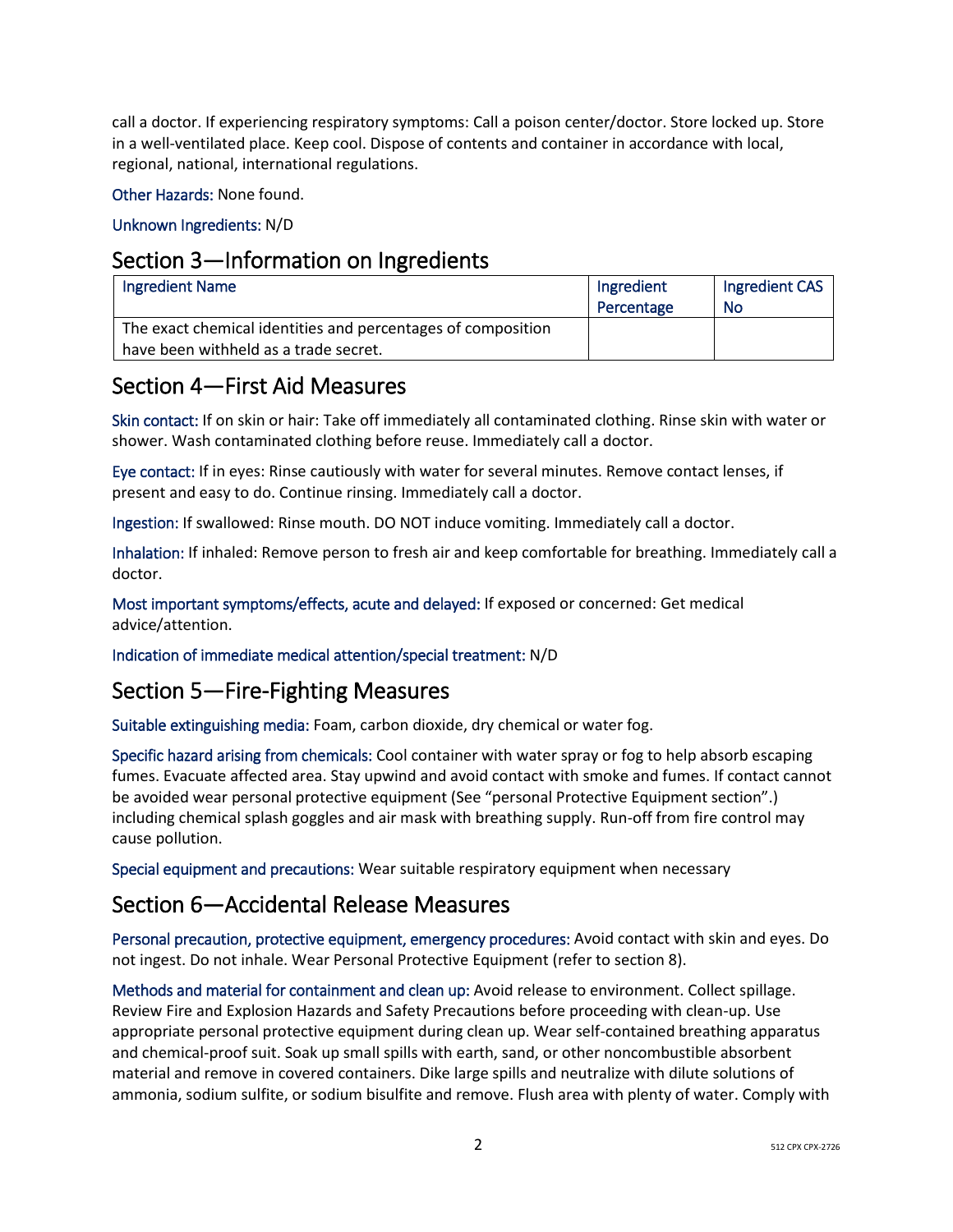Federal, State, and local regulations on reporting releases.

# Section 7—Handling and Storage

Precautions for safe handling: Wash thoroughly after handling, especially before eating, drinking, smoking or using restroom facilities. Wash goggles and gloves. Launder contaminated clothing. Do not swallow. Do not get in eyes. Do not inhale mists or vapors.

### Cautions for safe storage: Store locked up.

Incompatibilities: Strong oxidizing agents.

# Section 8—Exposure controls/personal protection

### Exposure Limits:

Ingredient 2: OSHA PEL 0.75 ppm, 0.92 mg/m<sup>3</sup>, 8 Hr. (TWA). ACHIH TLV: Ceiling: 0.3 ppm, 0.37 mg/m3, A2.

Ingredient 3: OSHA PEL 200 ppm, 260 mg/m3- 8 Hr. (TWA-Skin). ACHIH TLV: 200 ppm, 262 mg/m3 Hr (TWA)

### Specific Engineering: Not established.

Individual protective equipment and measures: Eye Protection: Prevent eye contact. Wear chemical splash goggles or similar eye protection if the potential exists for eye contact. Skin Protection: Avoid skin contact. Wear butyl rubber or neoprene gloves to prevent contact. Launder contaminated clothing before re-use. Respiratory Protection: If vapor concentration exceeds TLV, use NIOSH-approved respirator with organic vapor cartridges. General Hygiene: Wash hands after handling. Other Protective Clothing or Equipment: Safety shower and eyewash fountain.

# Section 9—Physical and Chemical Properties

| <b>Physical State: Liquid</b>                     | Flammability (solid, gas): Not Flammable    |
|---------------------------------------------------|---------------------------------------------|
| Color: Blue                                       | Vapor Pressure (mmHg): 23-26 mm Hg@77 °F    |
| Odor: Characteristic odor                         | Vapor Density (air= 1): >1                  |
| Odor Threshold: N/D                               | Relative Density: 1.05-1.10                 |
| pH: 5.5-6.0                                       | Solubilities: In water: completely miscible |
| Melting point/freezing Point: Polymerizes and     | <b>Partition Coefficient: N/D</b>           |
| separates below 320 °F                            |                                             |
| Initial Boiling Point and Boiling Range: 212 °F   | Auto-Ignition Temperature: N/D              |
| Flash Point: >150 °F TCC (EST)                    | Decomposition Temperature: N/D              |
| Evaporation Rate: >1                              | Viscosity: N/D                              |
| Upper/Lower Flammability or Explosive limits: N/D |                                             |

### Section 10—Stability and Reactivity:

| <b>Chemical Stability: Stable</b>                  | Condition to Avoid: High heat, flames and sparks. |
|----------------------------------------------------|---------------------------------------------------|
| Reactivity: No specific reactivity test data       | Possibility of Hazardous Reaction: Hazardous      |
| available for this mixture.                        | Polymerization: will not occur.                   |
| Incompatible Materials: Strong oxidizing agents,   | <b>Hazardous Decomposition Products:</b>          |
| caustics, strong alkalis, isocyanates, anhydrides, | N/D                                               |
| oxides and inorganic acids. Some formaldehyde      |                                                   |
| solutions react with nitrogen dioxide,             |                                                   |
| nitromethane, perchloric acid and aniline or       |                                                   |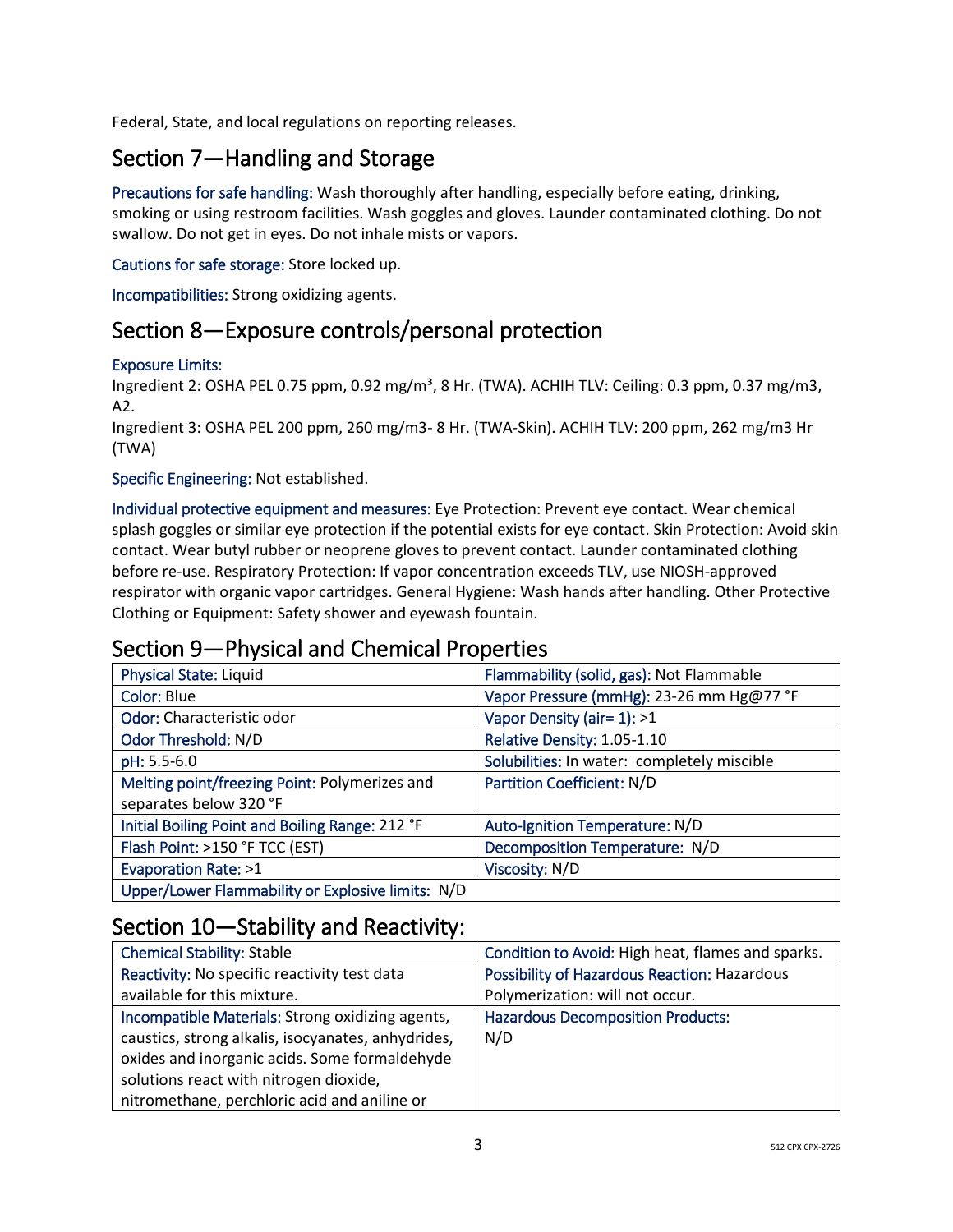| peroxyformic acid to yield explosive compounds. |  |
|-------------------------------------------------|--|
| A violent reaction occurs when some             |  |
| formaldehyde solutions are mixed with strong    |  |
| oxidizers.                                      |  |

# Section 11—Toxicological information:

### Information on the likely routes of exposure: Skin contact, eye contact, inhalation, ingestion.

| <b>Chemical Name</b>                          | Oral LD50              | Dermal LD50 | <b>Inhalation LD50</b> |
|-----------------------------------------------|------------------------|-------------|------------------------|
| Ingredient 1                                  | $>900$ mg/kg           | N/D         | N/D                    |
| Ingredient 2                                  | $100 \,\mathrm{mg/kg}$ | N/D         | 590 mg/kg              |
| Ingredient 3                                  | >5,600 mg/kg           | N/D         | N/D                    |
| Ingredient 4                                  | $1,300$ mg/kg          | N/D         | N/D                    |
| Ingredient 5                                  | $>300$ mg/kg           |             |                        |
| Product as a Whole                            | 2,111 mg/kg            | N/D         | N/D                    |
| The exact chemical identities and percentages |                        | N/D         | N/D                    |
| of composition have been withheld as a trade  |                        |             |                        |
| secret.                                       |                        |             |                        |

Important symptoms: Refer to Section 4—First Aid Measures.

### Effects of Acute Exposure: N/D

### Effects of Chronic Exposure: N/D

Carcinogenicity: Ingredient 2: is listed as a carcinogen on the following: IARC, NTP, OSHA, ACGIH. It is listed on IARC as Group 1 human carcinogen for rare nasopharyngeal cancer in humans.

### Other Data: N/D

# Section 12—Ecological Information:

Ecotoxicity: Harmful to aquatic life. LC50: 10-100 mg/l, 96 hours (Fish) EC50: 2 mg/l, 48 hours (Daphnia) IC50: 0.4 mg/l, 24 hours (Algae)

| Persistence and degradability: This product is | Bioaccumulative Potential: N/D |
|------------------------------------------------|--------------------------------|
| readily biodegradable.                         |                                |
| BOD7 0.3 $g/g$                                 |                                |
| COD 0.4 $g/g$                                  |                                |
| TOC 0.15 $g/g$                                 |                                |
| Mobility in Soil: N/D                          | Other Adverse Effects: N/D     |

# Section 13—Disposal Considerations

Waste Treatment Method: Avoid release to the environment. Collect spillage. DO NOT DUMP INTO ANY SEWERS, ON THE GROUND, OR INTO ANY BODY OF WATER. All disposal practices must be in compliance with all Federal, State/Provincial and local laws and regulations. Regulations may vary in different locations. Waste characterizations and compliance with applicable laws are the responsibility solely of the waste generator. FOR UNUSED & UNCONTAMINATED PRODUCT, the preferred options include sending to a licensed, permitted: Incinerator or other thermal destruction device. Waste water treatment system.